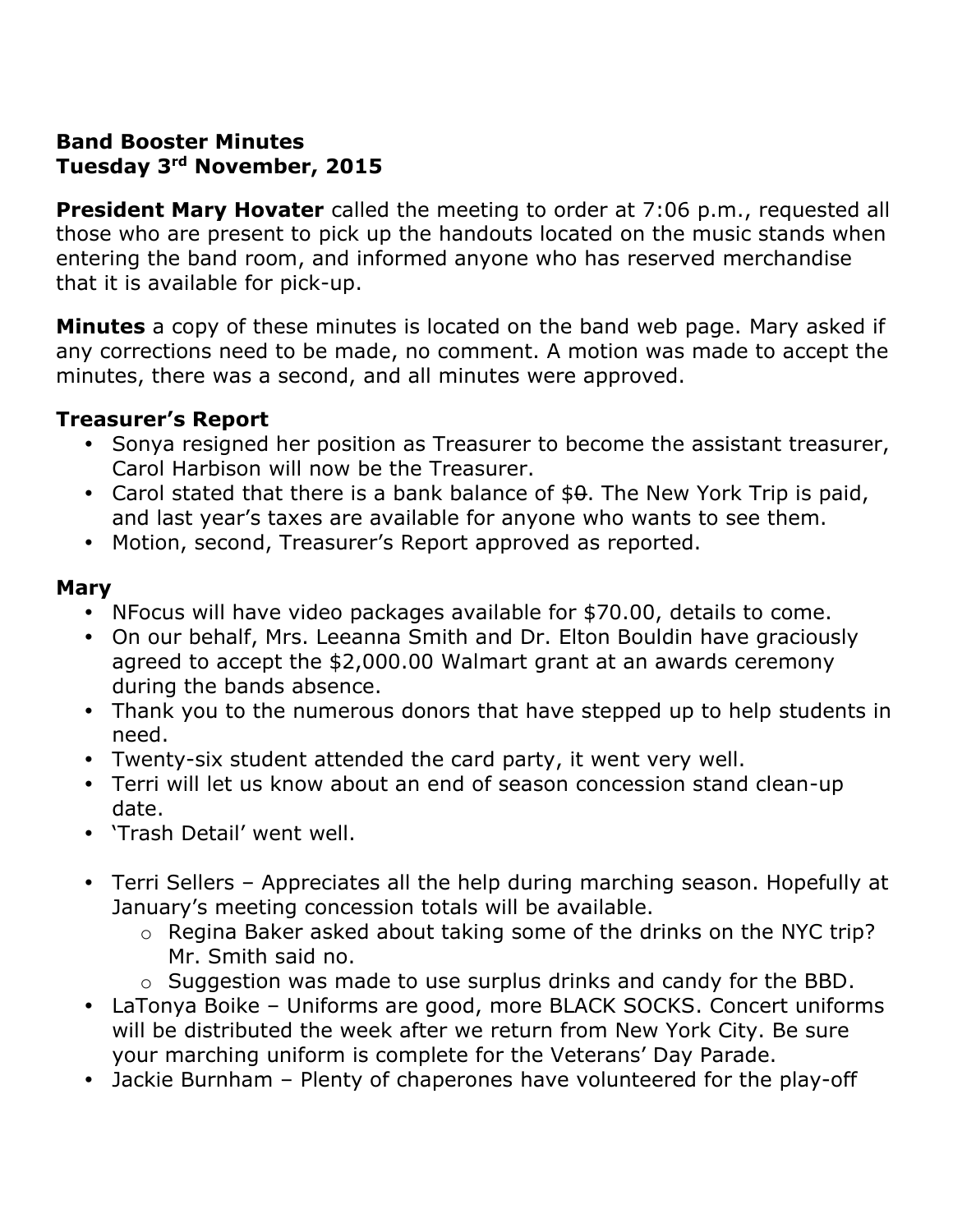games. Thanks to everyone for rearranging your schedules to accommodate the event times. Please turn in all lanyards, chaperone and pit crew for laundering.

- John Sisk The light in the box is out. Please turn in your lanyards after the play-off game.
- Katherine McLeroy If any kind of flyer is available for the Christmas Concert or the Big Band Dance please get a copy to her and she will publicize them.
- Tammy French The next hospitality event will be the Big Band Dance.
	- o Katherine Andrews (BBD Chairperson) has sign-up sheets for this event. The theme is the Roaring Twenties, in correlation with this being the 20<sup>th</sup> anniversary of the BBD.
- Dance Line, Majorettes, and Color Guard No comments from any of the visual groups.

## **Mrs. Bean**

- Beginners have started playing Hot Cross Buns.
- Joint performance with the high school band at homecoming was a positive experience.
- Jazz band auditions,  $8<sup>th</sup>$  period, twice a week.
- Fifth, sixth, and seventh grade students will be going to the University of Alabama for the music departments Fall Spectrum.
- The October school board meeting showcased our mentor program.
- The sixth, seventh, and eighth grade band card sale has made a profit of \$4,500.00.
- Sectionals; woodwinds the  $16<sup>th</sup>$ , brass the  $17<sup>th</sup>$ , till 4:00p.m.
- Fall boxtop program raised \$260.20. Please continue to send them in.

# **Mr. Teusher**

 The 2015 edition of percussion has been a success. It has been an excellent, positive experience, we have accomplished a lot. The work ethic of these students is great. We are transitioning into concert season. I am looking forward to a fun spring. The post halftime Cullman/Russellville drumline performance was a great presentation of skill on behalf of both groups.

# **Mr. Smith**

 Handouts; the calendar is for the months of November through February. This week's play-off game is the only change. Rehearsal for Thursday has been cancelled and departure time will be 4:30. The change ends up